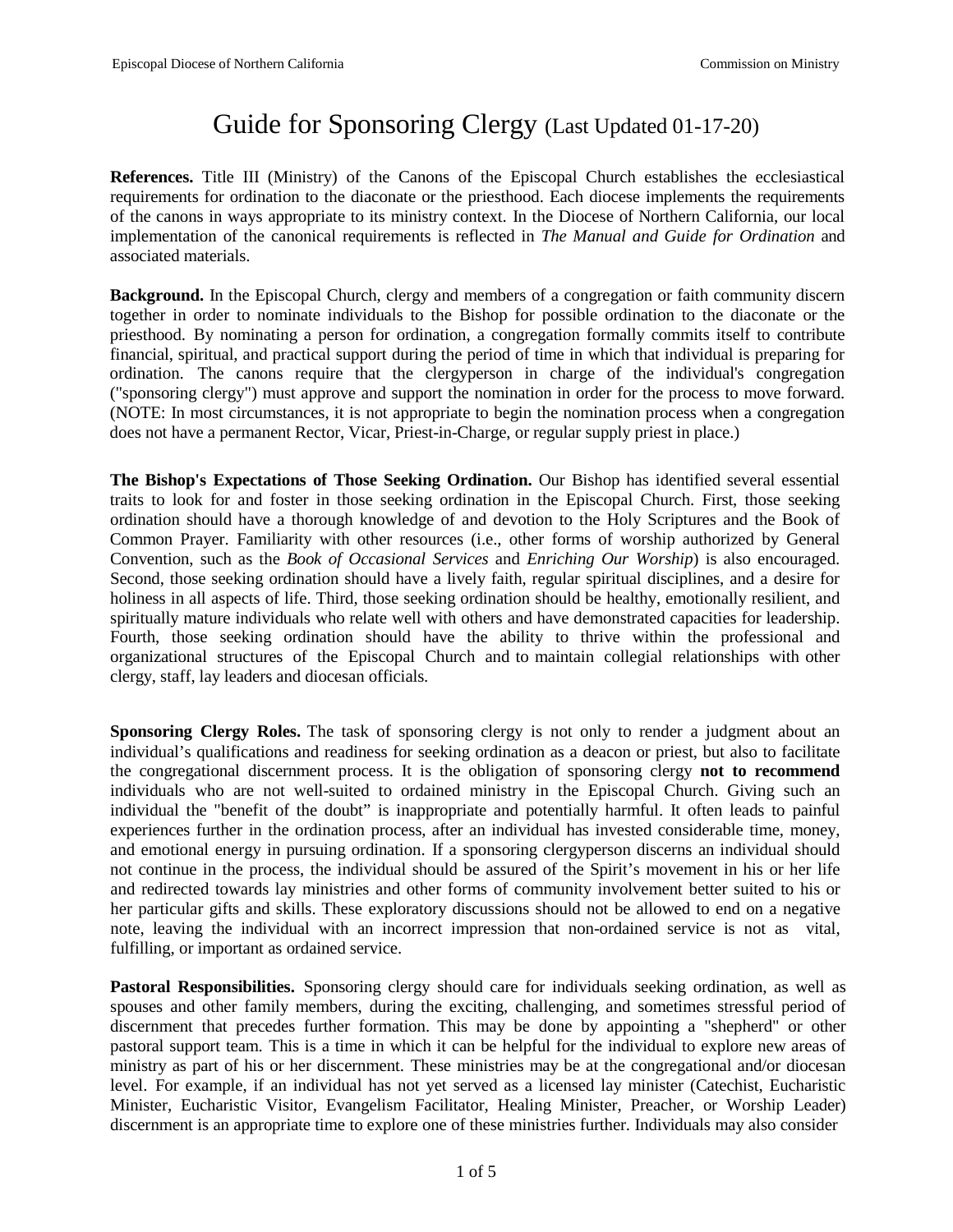teaching an adult education class, working with children's and youth ministry, participating in ministries of justice and mercy, or learning about church governance by attending Vestry/Mission Committee meetings.

**Requirements for Sponsoring Clergy.** The clergyperson tasked with leadership of a congregation usually is the first person contacted by an individual considering a call to ordained ministry. Once the individual initiates contact by declaring a desire to pursue ordination, a sponsoring clergyperson must initiate the following steps:

1. **Hold a series of formal meetings with the individual to begin a process of serious discussion and exploration of the perceived call to ordained ministry.** Depending on the clergyperson's knowledge of the individual and the ability of the individual to articulate a sense of call, these meetings may last anywhere from several months to a year. The purpose of these discussions is to give the clergyperson the opportunity to assess the intellectual, moral, emotional, and spiritual capacities of the individual before moving forward in the ordination process. Specific topics that should be addressed in these meetings are:

A. The individual's familiarity with the Episcopal Church's canons regarding ordination (found in Title III) and with *The Manual and Guide for Ordination* and associated materials.

B. The baptismal vows undertaken by every Christian person, as well as the ordination vows for the Diaconate and the Priesthood. Individuals should be encouraged to spend time in prayer with the Baptismal Covenant and with the ordination vows for each order, paying specific attention to the aspects of the vows that seem most fitted to his or her sense of call.

C. The individual's familiarity with the Bible and the Book of Common Prayer. If the individual does not already have a strong grounding in these areas, the clergyperson should provide reading and selfstudy recommendations, as well as referrals to educational resources as EFM (Education for Ministry; inperson and online options available) and the online continuing education courses offered through CDSP's CALL program.

D. The individual's history with the Episcopal Church. If the individual is relatively new to the Episcopal Church and needs further grounding in the Anglican tradition, the clergyperson is encouraged to introduce him or her to *The New Church's Teaching Series* and/or the videos available through ChurchNext [\(www.churchnext.tv/library\).](http://www.churchnext.tv/library)) If the individual has not been confirmed or received in the Episcopal Church, the sponsoring clergyperson must inform him or her that the discernment process cannot move forward until the individual has been confirmed or received.

E. The individual's personal experience of the Episcopal Church. Clergy should inquire as to the breadth of worship experience and ensure individuals understand that ordination is undertaken not for a specific congregation, but for the Episcopal Church as a whole. Deacons and priests must be able to function in a range of congregations, some of which may be very different from the individual's home congregation. During discernment, individuals should be encouraged to explore other Episcopal churches and learn about different modes and styles of worship.

F. The individual's understanding of the demands of the ordination process and the stresses it will place on work and family life. Those seeking ordination should be aware that in almost all cases, additional education and training will be required. This will likely involve financial costs, as well as travel and work away from family. There are also other costs associated with applying for Holy Orders (e.g., the background check, physical examination, and psychological examination).

2. **Accompany the individual to the Day of Discernment.** The Day of Discernment is offered twice yearly on a Saturday (once in the spring at the Office of the Bishop in Sacramento, and once in the fall at a location outside of the metropolitan Sacramento area). **Attendance at the Day of Discernment is mandatory for both sponsoring clergy and those seeking ordination.** If the sponsoring clergyperson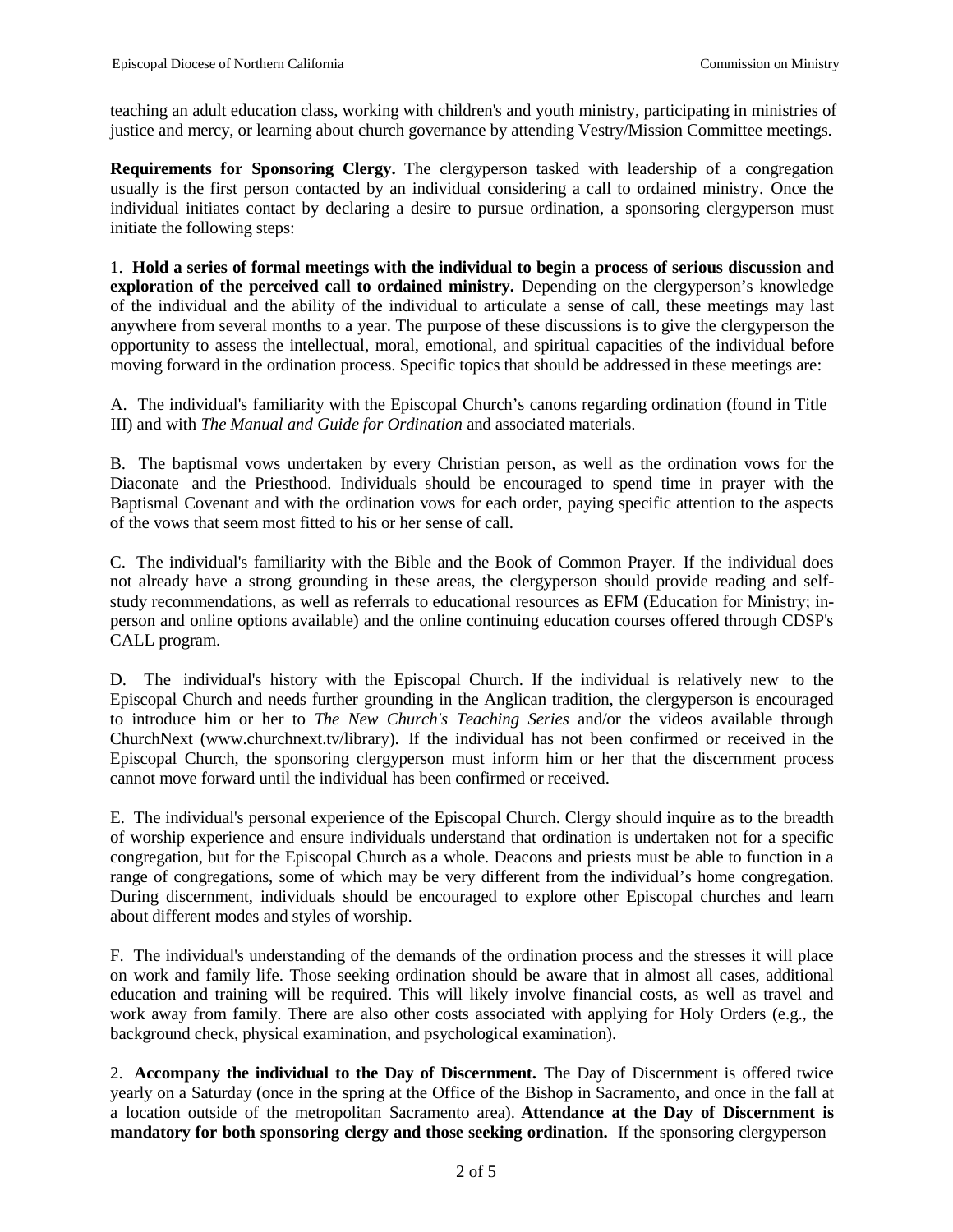cannot attend the Day of Discernment with the individual, the sponsoring clergyperson should notify the Bishop as soon as possible. With the Bishop's permission, the sponsoring clergyperson may then appoint another clergyperson from the sponsoring congregation (preferably, someone who already has a pastoral relationship with the individual) to accompany that individual to the Day of Discernment. If there is no other clergyperson from the sponsoring congregation available, a senior warden may be appointed. No individual is eligible to be invited to a Discernment Weekend by the Bishop until after that individual has attended a Day of Discernment. The Day of Discernment is intended to help all members of the Episcopal Church deepen their understanding of the work of the Holy Spirit and the many ways one can be called to serve in the Church. During the Day of Discernment, presentations on lay ministries, the priesthood, the diaconate, and religious orders active in our diocese will be provided. There will also be an overview of the ordination process (including handing out an application packet and a copy of *The Manual and Guide for Ordination*)*.* Spouses and family members are welcome to attend the Day of Discernment. Contact the Office of the Bishop to RSVP for the Day of Discernment.

3. **After attending the Day of Discernment, arrange for the individual to participate in a Regional Discernment Group.** The Sponsoring Clergy will send a formal letter to the ordinations coordinator at the Office of the Bishop stating that the Sponsoring Clergy and aspirant have met following the Day of Discernment to review expectations and determine their level of preparedness. This letter will then start the process for the aspirant. The application file will be opened and the Regional Discernment Group (RDG) coordinator can be assured that the Sponsoring Clergy and aspirant have gone over all of the requirements, the checklist and expectations. The Diocese of Northern California is moving from a system of congregationally based discernment (formerly known as Parish Commissions on Ministry or PCOMs and more recently known as Congregational Commissions on Ministry or CCOMs) to a regional discernment model. Now, instead of convening a PCOM or CCOM for an individual, the sponsoring clergyperson arranges for the individual to participate in a Regional Discernment Group (RDG). **It is the RDG, rather than the PCOM or CCOM, that prepares a report with a formal recommendation to the sponsoring clergy, the congregation's Vestry/Mission Committee, and the Bishop about the individual's suitability for ordination**. An RDG consists of members (lay and ordained) with particular gifts for discernment. At least 2/3 of its members must be from congregations other than the individual's sponsoring congregation. Sponsoring clergy should contact their regional deans for information about RDGs in their deaneries. (NOTE: Congregational support is still important for individuals seeking Holy Orders. If a congregation has a PCOM or CCOM, its role is to provide ongoing support to individuals after they become postulants, rather than to make formal recommendations to the Vestry/Mission Committee about their suitability for ordination.)

#### 4. **Send a written letter of recommendation to the Bishop concerning the individual's readiness to enter the ordination process**. In this letter, the clergyperson must do ALL of the following:

A. Describe his or her pastoral knowledge of the individual and the individual's family situation, and his or her understanding of the individual's perceived call to ordained ministry.

B. Assess the individual's ability to make an honest self-examination and to receive feedback from others while discerning a call to ordained ministry.

C. Describe the individual's spirituality, faithfulness in worship, reception of the sacraments, knowledge of the Scriptures, prayer life, understanding of the Church's faith, qualities and experience as a leader, loving interaction with others, and sense of social responsibility.

D. Describe the individual's character, ministerial aptitudes, and specific gifts and talents that would contribute to the individual's ministry and to the Church as a whole.

E. Identify potential areas and/or needs for further growth and development if the individual is made a postulant.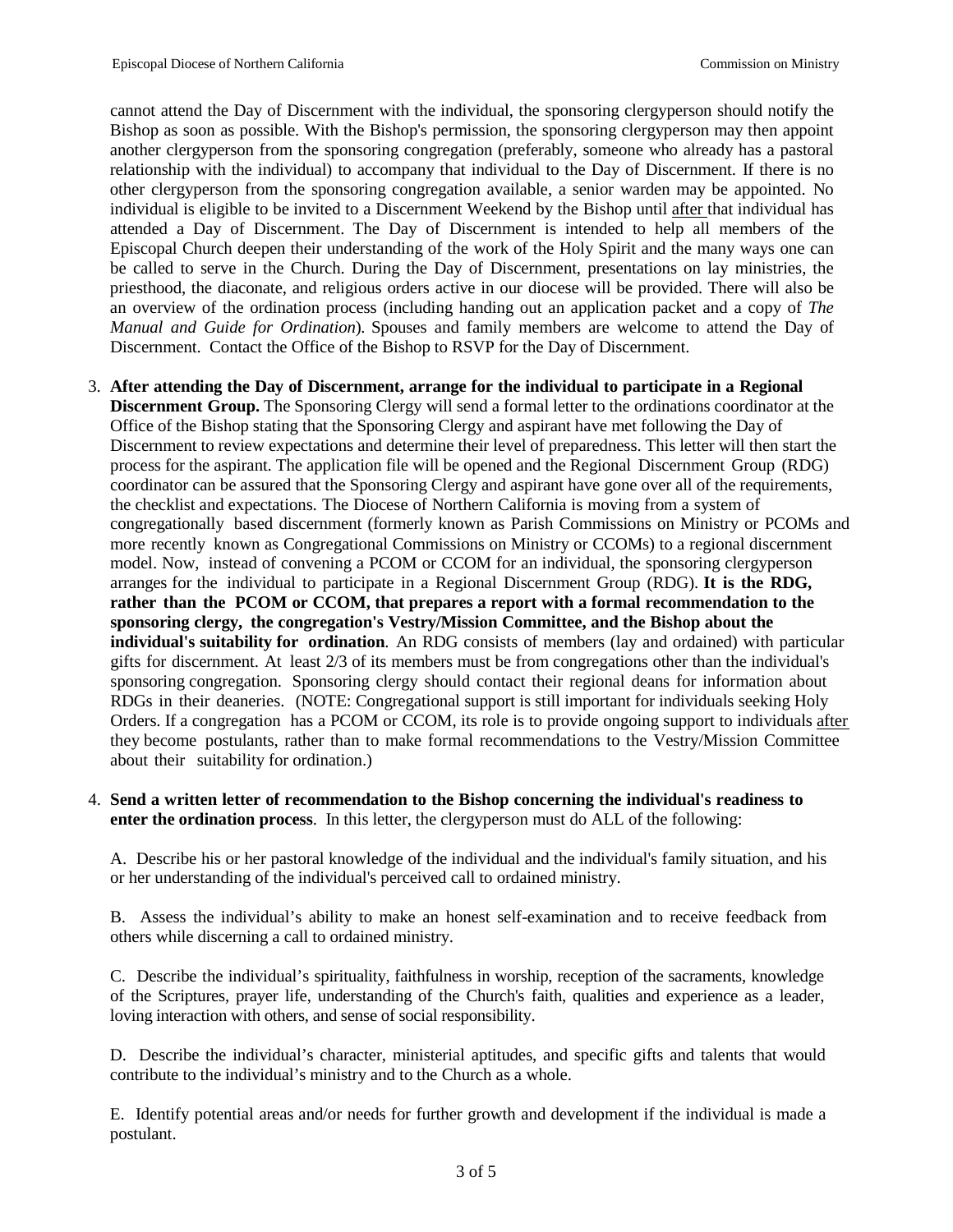F. Specify the individual's involvement in the life of the sponsoring congregation, including length of time known, length of congregational membership, and activities within the congregation.

- G. Include reports from others whose resources may have been used in your initial evaluation.
- 5. **Ensure the formal (written) report from the Regional Discernment Group is completed and presented to the Vestry/Mission Committee** in support of the individual's nomination. Use the specific form ("Endorsement of Application for Admission to Postulancy") to communicate the congregation's official support of the Bishop making the individual a Postulant.
- 6. **Contact the Office of the Bishop** to schedule an initial meeting between the Bishop and the individual. **This meeting may not be scheduled until the individual's file is complete.** "Complete" means that all application materials (including recommendations, the Sponsoring Clergy's Letter of Introduction to the Bishop, the Regional Discernment Group's report, the Vestry/Mission Committee's Endorsement of Application for Admission to Postulancy, the background check, and the medical and psychological examination reports) have been received by the Office of the Bishop.
- 7. **The Bishop meets with the individual.** The individual may bring someone for pastoral support (e.g., sponsoring clergy, spouse, or friend), but the meeting will be between the Bishop and the individual. Provide spiritual support to the individual before and after the meeting. After the Bishop has met with the individual and reviewed his or her file, the Bishop will decide whether or not to invite the individual to a Discernment Weekend with the Commission on Ministry and Standing Committee to further explore a call to ordained ministry.
- 8. **If the Bishop invites the individual to a Discernment Weekend,** provide spiritual support to that individual both before and after the weekend. (NOTE: In order to avoid the appearance of a conflict of interest, sponsoring clergy who serve on either the Commission on Ministry or the Standing Committee should not participate in the individual's Discernment Weekend.)
- 9. **If the Bishop Does Not Invite the Individual to a Discernment Weekend,** provide spiritual support to the individual with particular attention to affirming his or her ministry gifts and redirecting him or her to the lay ministries (whether at church or in the world) for which the individual is best suited.
- 10.**If after the Discernment Weekend, the Bishop makes the individual a Postulant,** stay in touch with the individual during his or her time of formation for ordained ministry.
- 11.**Guide the Vestry/Mission Committee in correctly completing the Endorsement of Application for Admission to Candidacy form** at the appropriate time (generally, once the individual has been given a date for a candidacy interview with the Commission on Ministry and Standing Committee). Arrange for the form to be sent to the Office of the Bishop (attention: Ordination Process Coordinator).
- 12.**Guide the Vestry/Mission Committee in correctly completing the Endorsement of Application for Ordination to the Diaconate form** at the appropriate time (generally, once the individual has been given a date for an ordination interview with the Commission on Ministry and Standing Committee). Arrange for the form to be sent to the Office of the Bishop (attention: Ordination Process Coordinator).
- 13.(For Priesthood Only) **Guide the Vestry/Mission Committee in correctly completing the Endorsement of Application for Ordination to the Priesthood form** at the appropriate time (generally, once the transitional deacon has been given a date for an ordination interview with the Commission on Ministry and Standing Committee). Arrange for the form to be sent to the Office of the Bishop (attention: Ordination Process Coordinator).